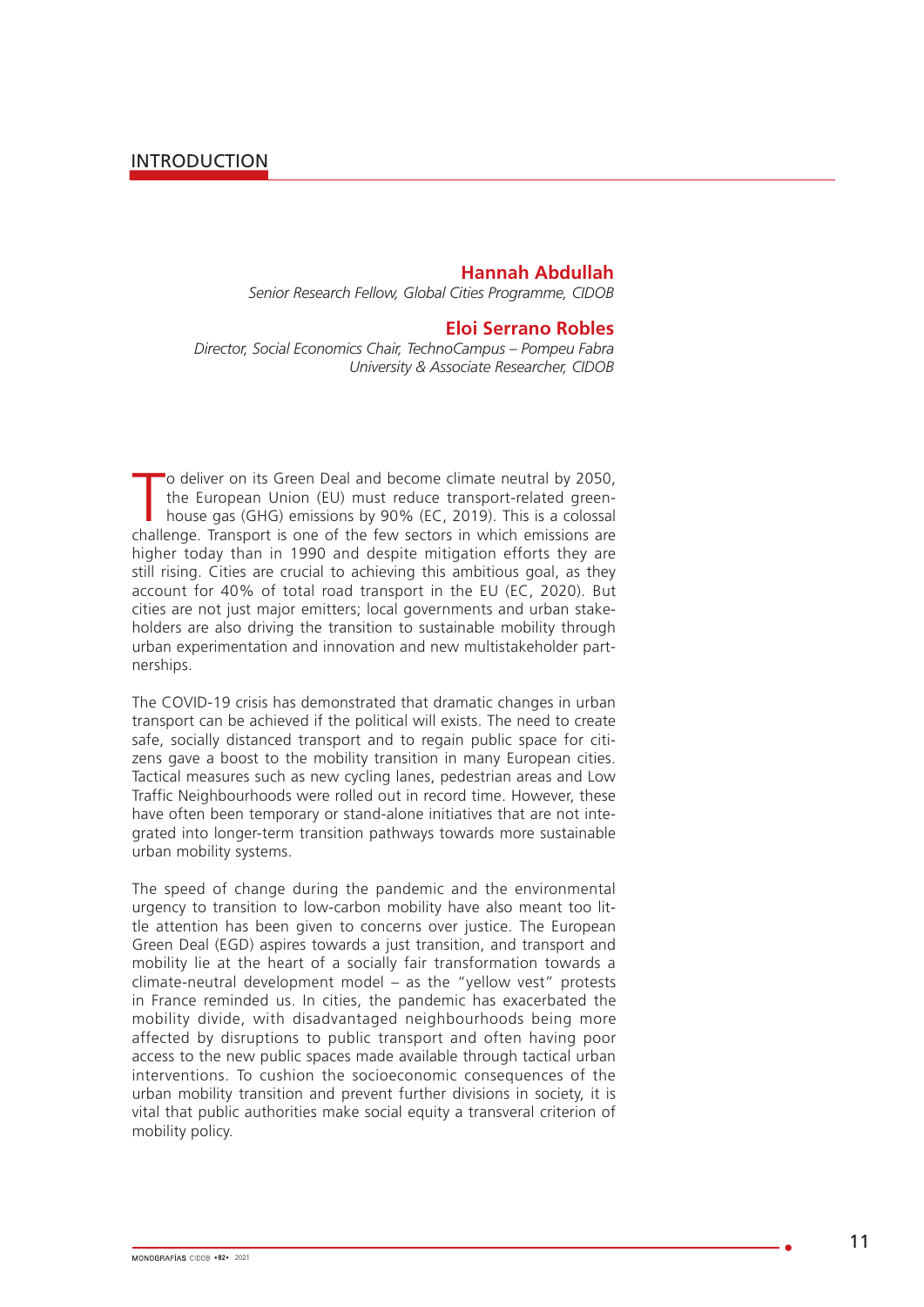The EU's updated Sustainable and Smart Mobility Strategy aims to lay the foundations for how the EU transport system can achieve its green and digital transformation.

This volume explores how cities across Europe can develop more robust and socially just long-term mobility plans, enabling them to effectively contribute to the EU's intermediate climate goal of reducing emissions by 55% by 2030 and its 2050 net-zero target. It examines opportunities for accelerating change – from policy reforms to urban interventions, multi-stakeholder partnerships and social economy innovations – as well as barriers to long-term planning and transformation – from public acceptance to political, financial, legal and technical limitations. The volume is divided into three parts.

## I. Long-term policy planning for the mobility transition

The first part explores the local, national and European policy landscapes in which long-term urban mobility planning is currently taking shape and highlights the need for a paradigm shift in transport policy that enables it to contribute to a green and just post-pandemic recovery.

**Maruxa Cardama** provides a panoramic view of the ways urban transport and mobility systems intersect not only with climate action but also public health, social equality and economic prosperity. To address these complex interfaces, she argues, governments must opt for policies and investments that yield the greatest benefits across the various areas by reducing carbon emissions, providing equitable access to mobility and generating employment. Public policies that *avoid, shift* and *improve* urban transport – by *avoiding* and *reducing* the need for motorised travel in cities, by *shifting* to more sustainable, less carbon-intensive modes of transport, and by *improving* transport modes through more support for e-mobility – are vital to this more holistic approach.

The following two chapters turn to the EU's policy framework for supporting urban mobility transitions. **Caspar Sluiter** discusses the EU's updated Sustainable and Smart Mobility Strategy, announced in December 2020 as part of the EGD, which aims to lay the foundations for how the EU transport system can achieve its green and digital transformation. While the strategy is in many ways a policy milestone, Sluiter argues that it does not sufficiently engage with the needs of cities and how they can contribute to a carbon-neutral transport system. Drawing on discussions held at the Committee of the Regions and the Council of European Municipalities and Regions in response to the updated strategy, he makes the case that its urban dimension should be more ambitious.

Sustainable Urban Mobility Plans (SUMPs) have been a cornerstone of the EU's urban mobility policy over the past decade. First introduced in the Commission's Urban Mobility Package in 2013, they have been crucial to driving the urban mobility transition. But SUMPs have a major drawback: they only operate with a five- to ten-year time horizon. This limited timeframe is clearly unfit for formulating urban mobility transition pathways that aim to meet the EU's 2030 and 2050 climate goals. Drawing on insights from the Horizon 2020 CIVITAS SUMP-PLUS project, **Emilia Smeds and Peter Jones** call for a complementary, longterm urban mobility planning approach with a time horizon of 20 to 30 years. They explore various enabling actions that can support such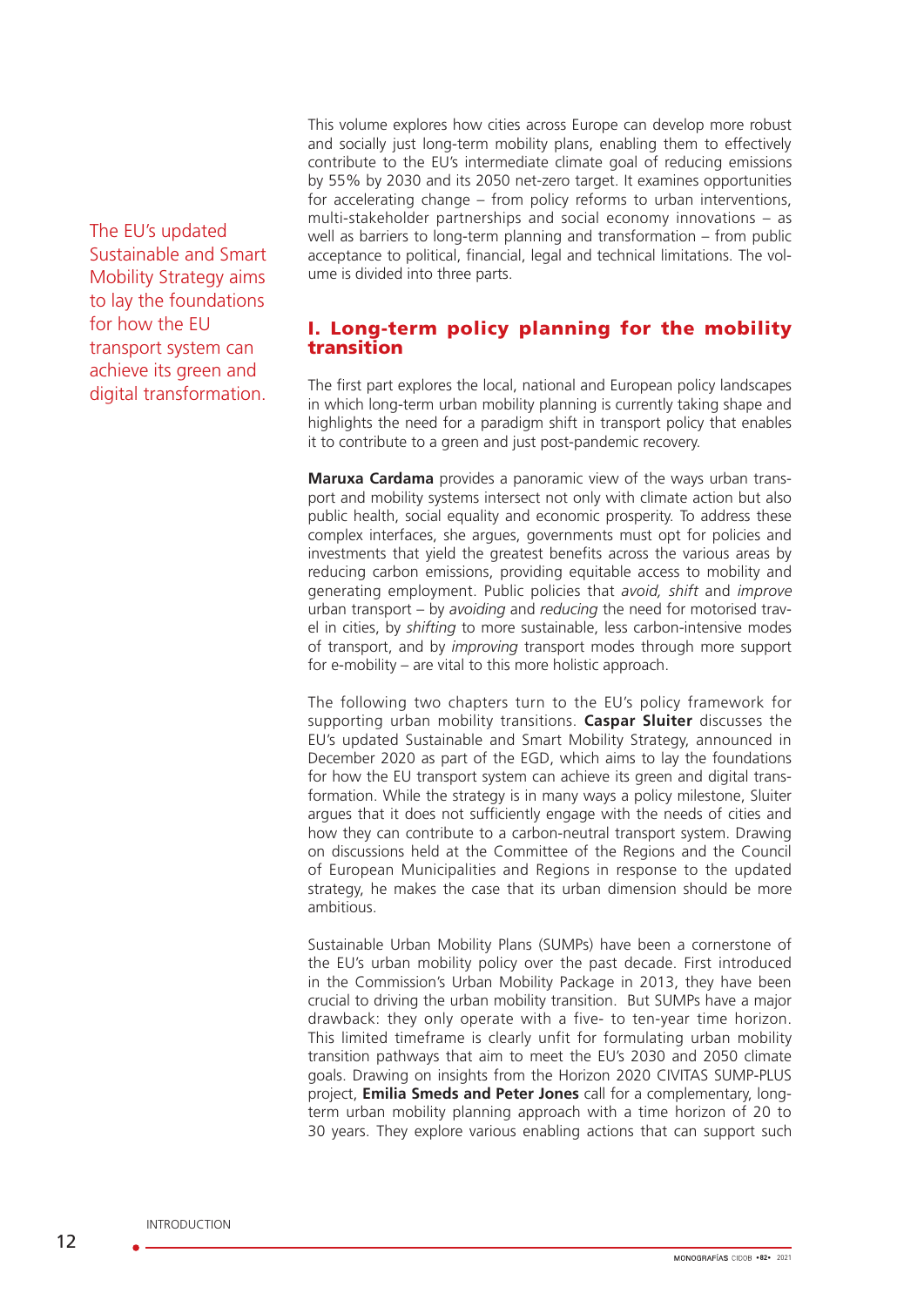an approach, including the deployment of intermediate goals, "backcasting", cross-sectoral coordination and integrated planning across city-regions.

# II. Towards less polluted and more liveable cities

Two of the main fronts on which European cities are working to reduce air pollution and congestion are traffic restrictions and interventions in physical urban space. Part two of the volume assesses these efforts and their effectiveness by focusing on some of the measures that are most widely applied across cities to these ends today.

**Valeria Bernardo** examines quantity-based and price-based policies to reduce the circulation and share of private cars in cities. The most widespread quantity-based measure are Low Emission Zones (LEZs), which are today in place in close to 300 European cities and prevent polluting vehicles from entering city centres. Some pioneer cities like London, Stockholm and Milan have gone a step further and introduced congestion tolls that apply to all vehicles entering the city. Bernardo shows that while both policies are effective in combating pollution, only tolls are effective in reducing congestion.

Since the onset of the COVID-19 crisis, the "15-minute city" model, in which residents live in close proximity to all their daily needs and which give priority to pedestrians and other forms of active transport, has gained much traction. Low Traffic Neighbourhoods (LTNs), such as Barcelona's Superblocks, are a key ingredient for the "15-minute city". By introducing barriers on streets, LTNs reduce through traffic and nudge residents to switch to alternative forms of micro-mobility, thereby improving air quality, road safety, liveability and promoting local businesses. Drawing on insights from London, where the number of LTNs expanded rapidly during the COVID-19 lockdowns, **Jeremy Leach** examines the impact of LTNs on traffic flow in cities.

But traffic restrictions and related urban interventions, such as the creation of pedestrian zones and parks, do not only bring benefits. **Margarita Triguero-Mas** shows that environmental interventions geared towards making cities less polluted and more liveable often have unintended social consequences by contributing to gentrification. So-called green or environmental gentrification typically occurs in previously deprived neighbourhoods that experience a cultural transformation and higher property prices following their "greening". These processes lead to the social exclusion – or worse, displacement – of long-term low-income residents. Triguero-Mas warns that to be truly sustainable. urban mobility planning needs to factor in environmental justice mechanisms that mitigate such impacts.

# III. Why public and shared transport matter

Both public transport and shared mobility have been hard-hit by the COVID-19 lockdowns, work-from-home policies and users' fear of infection. For the sustainable mobility transition in European cities this represents a disconcerting setback, because both transport modes form

Two of the main fronts on which European cities are working to reduce air pollution and congestion are traffic restrictions and interventions in physical urban space.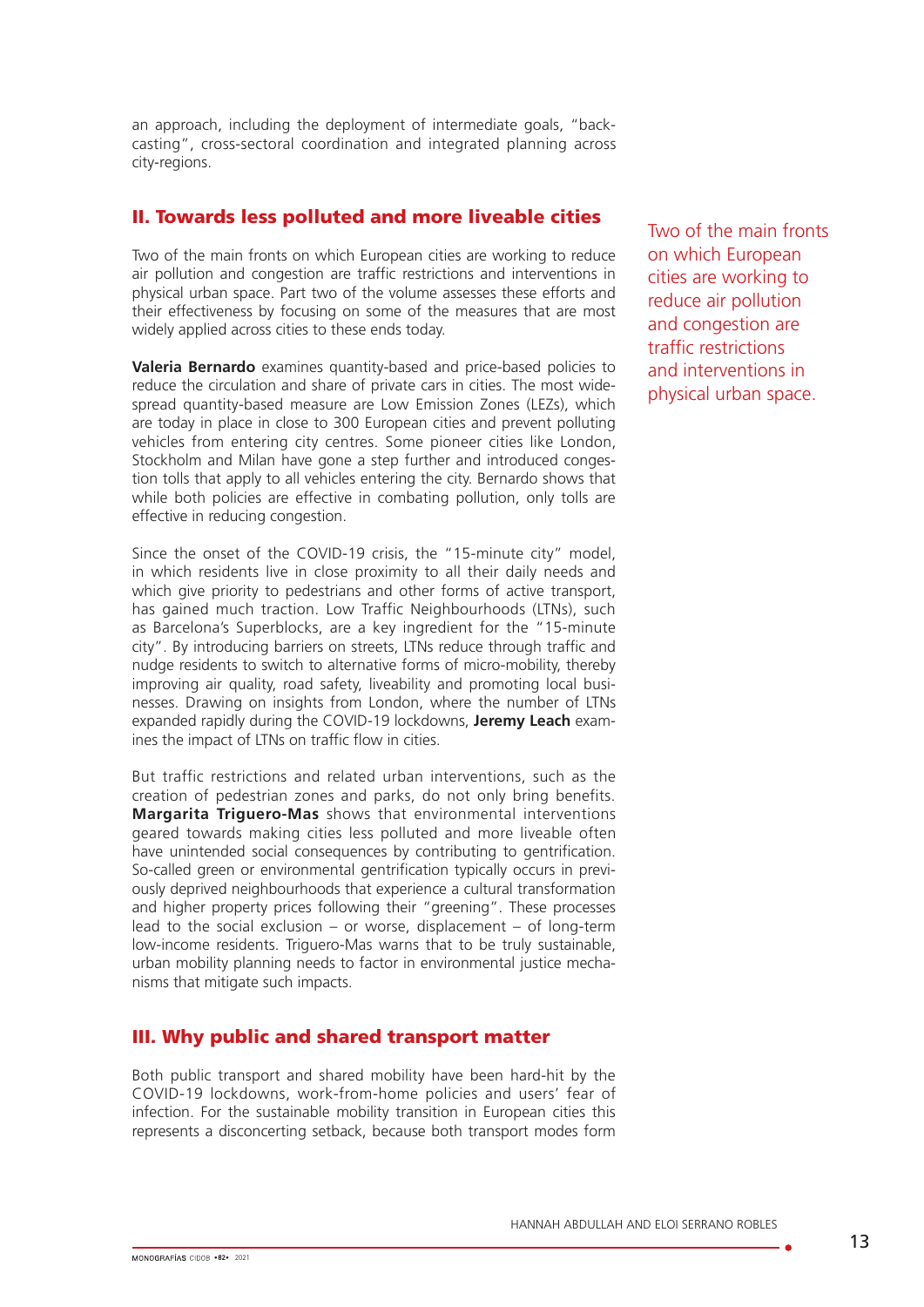the foundation of any low-carbon and equitable urban mobility system. Part three of the volume examines how the recovery of the two sectors can be better supported by public authorities to unlock their full potential to contribute to a green and just transition in cities.

**Annika Degen** analyses the three major transformations the public transport sector will have to undergo to meet the EU's 2030 climate target: firstly, operators will need to *decarbonise* their vehicle fleets; secondly, customer interfaces and services need to become fully *digitalised*; and, thirdly, the sector needs to significantly *grow*. Crucially, the investments required for these transformations far exceed current public budgets for the sector. Given these constraints, Degen argues, cities are well-advised to explore alternative revenue sources for updating their public transport services, such as road tolls, as well as EU funds that will be made available as part of the Recovery and Resilience Facility flagship project on sustainable and public transport.

While the pandemic devastated many shared mobility services, it also exposed how shared mobility options – from micro-mobility to car sharing – represent a new mobility paradigm that can make urban transport systems more resilient. Shared mobility can increase access to public transport, enlarge public transport's spatial reach and reduce crowding by acting as a substitute for short trips. Yet, as **Albert Gragera** shows, this will require shared mobility services to be fully integrated with a city's public transport system and included in its long-term mobility planning. Further, the capacity of shared mobility services to accelerate the urban mobility transition will depend on the creation of an enabling environment. This includes a pragmatic and flexible approach to regulation, especially for micromobility, as well as experimentation with new forms of public–private partnership.

## IV. The social economy as a driver of the mobility transition: Voices from the mobility sector

As the chapters on public transport and shared mobility suggest, the mobility transition in cities will greatly depend on the commitment of mobility operators to sustainable business models that support carbon-neutral transport and equitable access. Mobility cooperatives and other social economy companies are leading the way in this regard. They provide a business model that prizes the person over capital and combines business efficiency with solidarity, responsibility and social cohesion. The final part of the volume complements the preceding more analytical contributions with the on-the-ground perspective and experience of mobility cooperatives and employee-owned companies.

CIDOB publications do not usually include presentations of practical cases. However, by giving operators the chance to explain their mobility concept under the precepts of the social economy, we hope to illustrate some of the more theoretical and policy-oriented arguments put forth in the volume and connect them with recent economic and technological innovations in the mobility sector.

Following a brief introduction on the relationship between the social economy and mobility services, three types of mobility operators are

Public transport and shared mobility have been hard-hit by the COVID-19 lockdowns, work-from-home policies and users' fear of infection. For the sustainable mobility transition in European cities this represents a disconcerting setback.